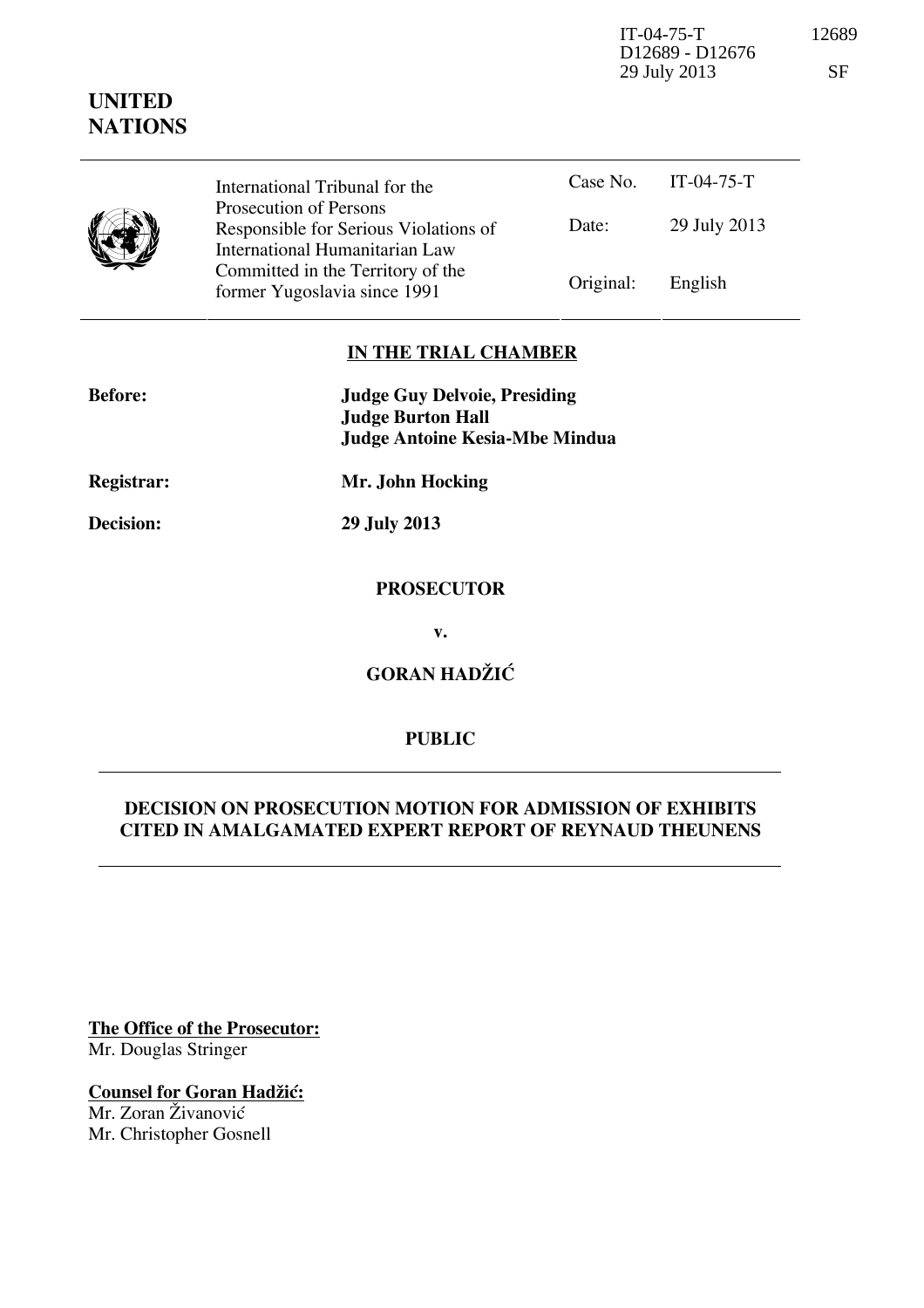1. **THIS TRIAL CHAMBER** of the International Tribunal for the Prosecution of Persons Responsible for Serious Violations of International Humanitarian Law Committed in the Territory of the former Yugoslavia since 1991 ("Tribunal") is seised of the "Prosecution Motion for the Admission of Exhibits Cited in the Amalgamated Expert Report of Reynaud Theunens and Request for Variation of the Word Limit", filed on 24 May 2013 ("Motion"). The Defence filed its "Response to Prosecution Motion for the Admission of Exhibits Cited in the Amalgamated Expert Report of Reynaud Theunens" on 7 June 2013 ("Response"). The Prosecution filed its "Prosecution Request for Leave to Reply and Prosecution Reply to Hadžić Response to Prosecution Motion for the Admission of Exhibits Cited in the Amalgamated Expert Report of Reynaud Theunens" on 17 June 2013 ("Reply").

### **A. Background**

2. Reynaud Theunens testified in this case from 7 to 14 May 2013 as an expert witness on certain military related issues. His status as an expert witness was not challenged by the Defence. Theunens' amalgamated expert report was admitted into evidence on 16 May 2013 ("Expert Report" or "Report").<sup>1</sup> The Chamber instructed the parties to make written submissions on the proposed exhibits tendered through the witness.

#### **B. Submissions**

3. In the Motion, the Prosecution requests the admission of documents cited in the Expert Report as well as 19 documents that were reviewed by the witness but were not cited in the Report.<sup>2</sup> The documents are listed in Annex A to the Motion.

4. With regard to the documents cited in the Expert Report, the Prosecution submits that they are integral to understanding the analyses and conclusions presented therein.<sup>3</sup> It adds that, during his testimony, Theunens relied on the documents and explained the process of the selection of material he used for his Report.<sup>4</sup> In the Prosecution's view, the documents cover a wide range of topics, including JNA doctrine and legal framework, military structure, military discipline, volunteer and paramilitary units, military operations in Croatia, international agreements, and

<sup>1</sup> Exhibit P1753. *See also* Hearing, 16 May 2013, T. 4884.

 $<sup>2</sup>$  Motion, para. 2.</sup>

<sup>&</sup>lt;sup>3</sup> Motion, para. 6.

<sup>4</sup> Motion, paras 7-8.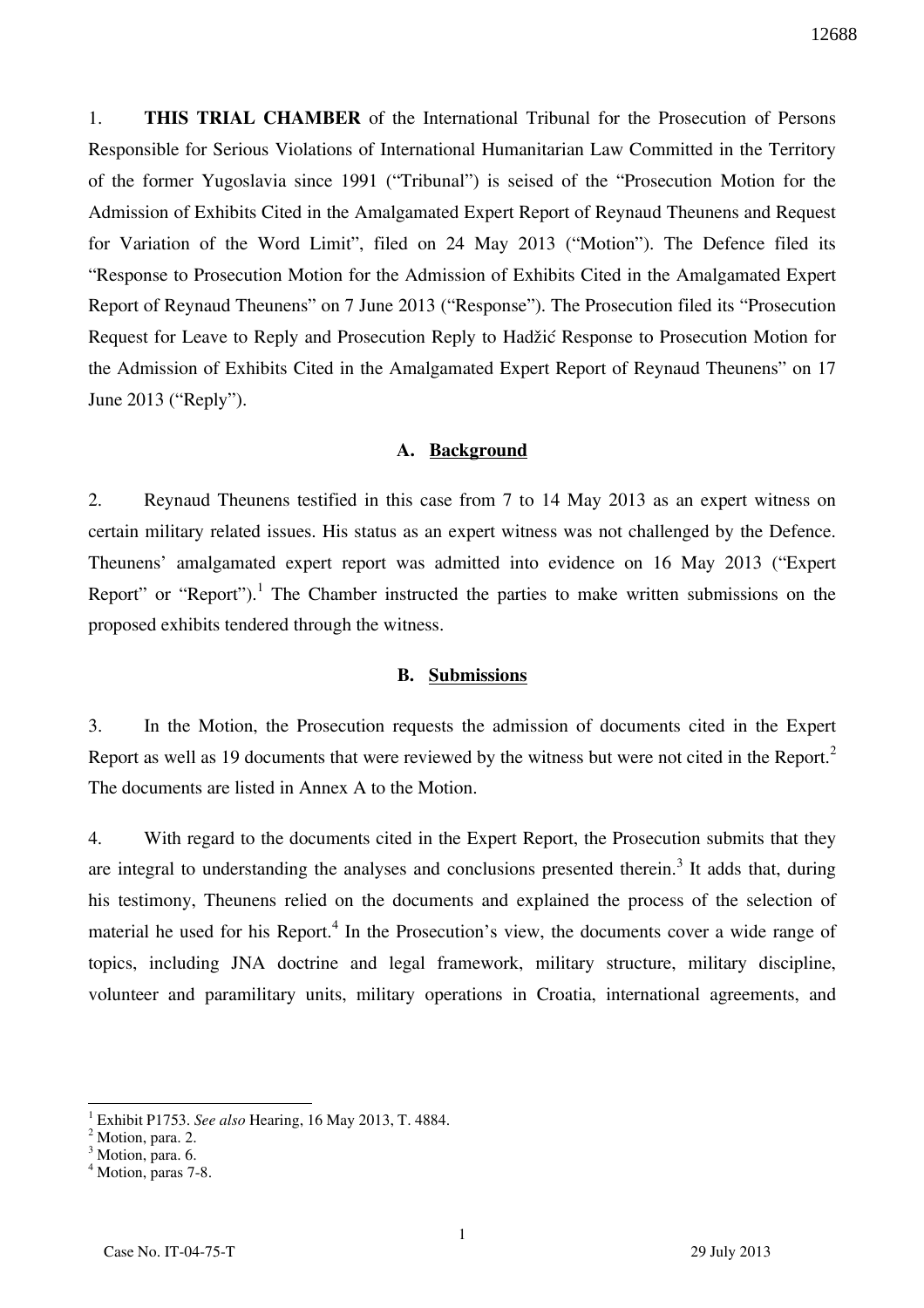evidence of crimes against non-Serbs.<sup>5</sup> In the view of the Prosecution, the documents satisfy the threshold requirements of relevance and admissibility.<sup>6</sup>

5. As to the 19 documents not included in the Expert Report, the Prosecution submits that due to time restraints it was unable to put these documents to the witness during his testimony, but that it had announced that documents of a similar nature and content would be tendered in its written submissions.<sup>7</sup> It adds that the documents are relevant to the topics about which Theunens gave evidence during his examination-in-chief and have been reviewed by him.<sup>8</sup> The Prosecution provides an argument for the admissibility of each of the 19 documents.<sup>9</sup>

6. Finally, the Prosecution seeks a 291-word extension of the word limit for the Motion.<sup>10</sup>

7. The Defence objects to some of the documents tendered and distinguishes its objections into three categories: (a) temporally, geographically, or substantively irrelevant to the allegations in the Indictment;<sup>11</sup> (b) absence of even the minimal indicia of provenance or origin that would permit an assessment of reliability; or (c) retrospective accounts written a long period after the described events, rendering the information contained testimonial.<sup>12</sup> With regard to the third category, the Defence submits that admission of such documents would circumvent Rules 89(F), 92 *bis*, 92 *quater*, and 92 *ter* of the Tribunal's Rules of Procedure and Evidence ("Rules").<sup>13</sup>

8. According to the Defence, the Expert Report does little or nothing to explain or contextualise the documents to which objection is taken.<sup>14</sup> Moreover, the Defence submits that in some cases the Prosecution did not tender certain JNA rules or regulations upon which Theunens relied in this report or that it tendered only parts of such documents.<sup>15</sup> It argues that this should not be at the discretion of the Prosecution and that many such documents can only be read in their totality in order to properly be understood.<sup>16</sup> The Defence has further specified its objections to each document in Annex A to the Response.<sup>17</sup>

 $<sup>5</sup>$  Motion, paras 8, 10.</sup>

<sup>6</sup> Motion, para. 8.

<sup>&</sup>lt;sup>7</sup> Motion, para. 12.

<sup>8</sup> Motion, paras 11-12. <sup>9</sup> Motion, paras 14-39.

<sup>&</sup>lt;sup>10</sup> Motion, para. 1.

<sup>&</sup>lt;sup>11</sup> Second Amended Indictment, 22 March 2012 ("Indictment").

<sup>&</sup>lt;sup>12</sup> Response, para. 1.

<sup>&</sup>lt;sup>13</sup> Response, para. 2.

<sup>&</sup>lt;sup>14</sup> Response, para. 3. <sup>15</sup> Response, para. 4.

<sup>16</sup> Response, para. 4.

<sup>&</sup>lt;sup>17</sup> Response, para. 1.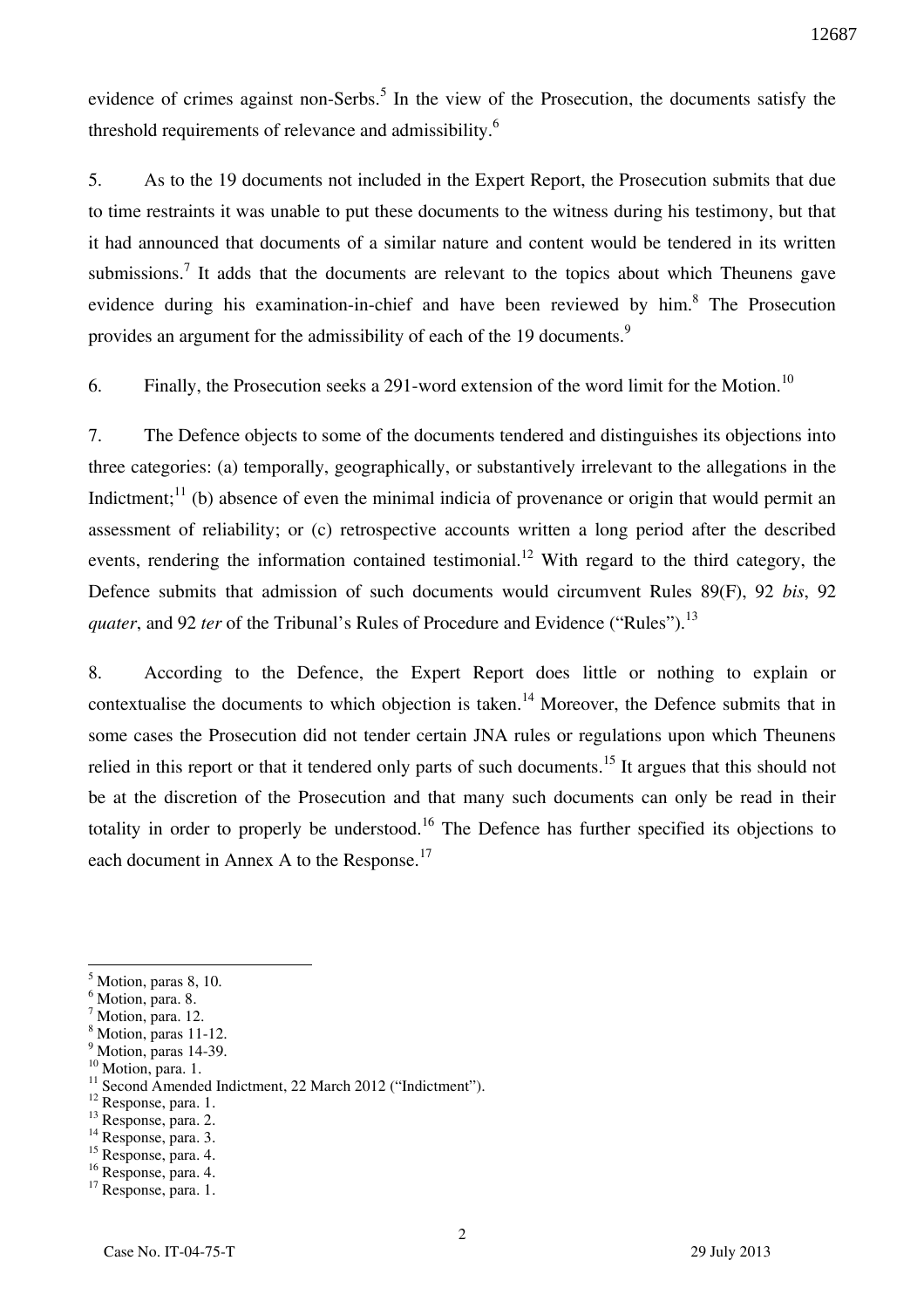9. In the Reply, the Prosecution announces its withdrawal of 27 documents it originally sought to tender.<sup>18</sup> With regard to the third category of documents objected to by the Defence, the Prosecution argues that documents describing events that took place during the Indictment period are routinely admitted into evidence.<sup>19</sup> In respect of the argument that the Prosecution only used portions of documents, it replies that it was following the Chamber's guideline on the issue.<sup>20</sup> As to the documents prepared outside the temporal scope of the Indictment, the Prosecution submits that the appropriate test is not whether a document was created during the Indictment period, but rather whether it is relevant and probative to issues presented in this case. $2<sup>1</sup>$ 

### **C. Discussion**

10. The Prosecution no longer seeks to tender 27 documents, has removed duplicates that were on its list of documents to be used with Theunens, and has indicated that a further five documents on the list have already been admitted.<sup>22</sup> The Chamber notes that a further 112 tendered documents are also already admitted into evidence.<sup>23</sup> The Defence objects to 78 of the remaining tendered documents. $^{24}$ 

### 1. Relevance and reliability of documents to which there is no objection

11. The proposed documents to which there is no objection include: laws, JNA doctrinal documents, military reports and bulletins, orders, decisions by political entities, transcripts and stenographic records, and organisational schemes.

12. The Trial Chamber finds that the documents cited in the Expert Report, to which there is no objection, are probative, have a sufficient degree of reliability, meet the requirements of Rules 89 (C) and (D), and will assist the Trial Chamber in assessing the basis on which Theunens reached his

 $18$  Reply, para. 2.

 $^{19}$  Reply, para. 3.

 $20$  Reply, para. 6.

 $^{21}$  Motion, para. 9; Reply, para. 7.

 $22$  Reply, paras 8-9.

<sup>&</sup>lt;sup>23</sup> As noted by the Prosecution, but nonetheless included in Annex A to the Motion, the following Rule 65 *ter* documents are already in evidence: 00005, 00010, 00013, 00073, 00080, 00090, 00120, 00122, 00142, 00160, 00162, 00168, 00170, 00171, 00193, 00204, 00205, 00228, 00229, 00231, 00233, 00237, 00249, 00292, 00301, 00305, 00342, 00356, 00365, 00380, 00398, 00408, 00425, 00443, 00450, 00455, 00458, 00463, 00468, 00478, 00485, 00497, 00710, 00725, 00794, 00844, 00873, 00925, 00942, 00991, 01100, 01121, 01135, 01195, 01204, 01363, 01388, 01613, 01932, 02915, 04810, 04971, 05041, 05047, and 05133. Furthermore, the Chamber has identified the following 47 tendered Rule 65 *ter* documents that have also previously been admitted into evidence: 00079, 00121, 00143, 00156, 00178, 00180, 00195, 00207, 00215, 00241, 00260, 00291, 00297, 00357, 00394, 00604, 00622, 00643, 00652, 00687, 00734, 00738, 00765, 00779, 00901, 00932, 00945, 00967, 01009, 01019, 01039, 01055, 01156, 01160, 01174, 01221, 01312, 01345, 01380, 01480, 01611, 01634, 01674, 01845, 02881, 02889, and 06389.

 $24$  Annex A to the Response; Reply, paras 8-9.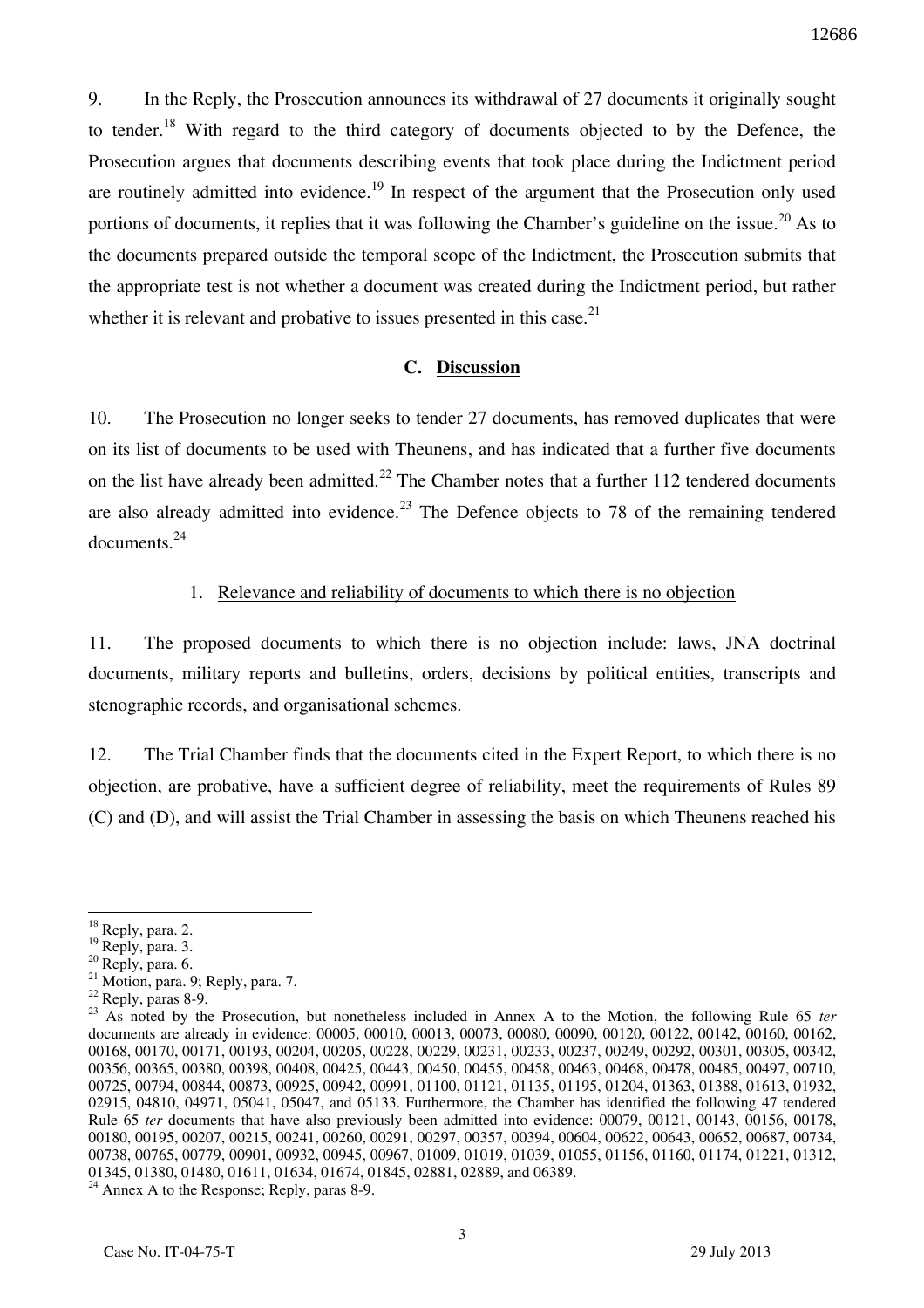conclusions. The Trial Chamber will therefore admit these documents into evidence.<sup>25</sup> The documents are listed in the disposition.

13. With regard to the 19 documents<sup>26</sup> not referenced in the Expert Report, the Chamber considers that the Defence does not object to their admission. The Chamber notes that the documents fall within the scope of Theunens' expertise and the subject matter of the Expert Report. The 19 documents supplement the documents already cited in the Report, and add to a better understanding of matters to which they pertain, such as military operations, activity of the relevant armed forces, town commands, movement of populations, and abandoned property. The Chamber finds that these documents contain sufficient indicia of reliability and meet the requirements of Rules 89 (C) and (D). It will therefore admit these documents into evidence.

### 2. Documents to which there is a specific objection

### (a) JNA doctrinal documents

14. The Chamber notes that the Defence objection to a number of documents is solely based on the fact that only selected portions of a document are tendered. This concerns laws related to armed forces, JNA textbooks, rules, regulations, and manuals.

15. The Chamber refers to its "Order on Guidelines for Procedure for Conduct of Trial", issued on 4 October 2012, wherein it is provided, among other things, that:

It is the duty of each party to present its evidence in a specific and concentrated manner. Unless exceptional circumstances exist, parties may not request the admission into evidence of voluminous documents, such as books, diaries, or reports, when only certain passages thereof are relevant to the testimony of the witness through whom the document is presented.<sup>27</sup>

The Chamber finds that the Defence's proposition that the Prosecution should have tendered the full versions of certain JNA rules and regulations is contrary to this guideline and therefore dismisses any objections made on that basis alone.

16. Having reviewed the excerpts of the documents in question, the Chamber finds them to be probative, to have a sufficient degree of reliability, and to meet the requirements of Rules 89 (C) and (D). Moreover, the admission of the excerpts of these documents will assist the Chamber in its

<sup>&</sup>lt;sup>25</sup> With the exception of documents Rule 65 *ter* 01289, which does not seem to be available to the Chamber in eCourt, and 04935, a video that was not provided to the Chamber.

<sup>&</sup>lt;sup>26</sup> The Chamber notes that the Prosecution is in fact tendering 20 such documents. *See* Motion paras 15-39, bearing in mind that paragraph 28 pertains to two documents. Moreover, in Annex A to the Motion, the Prosecution failed to indicate that it was tendering document 65 *ter* number 6012 (see entry #548 of that Annex) whereas in paragraph 18 of the Motion it is making an argument for its admission. The Chamber will therefore consider this document as being tendered as well. However, one of the 20 documents, 65 *ter* number 00195 is already admitted into evidence, bringing the number back down to 19.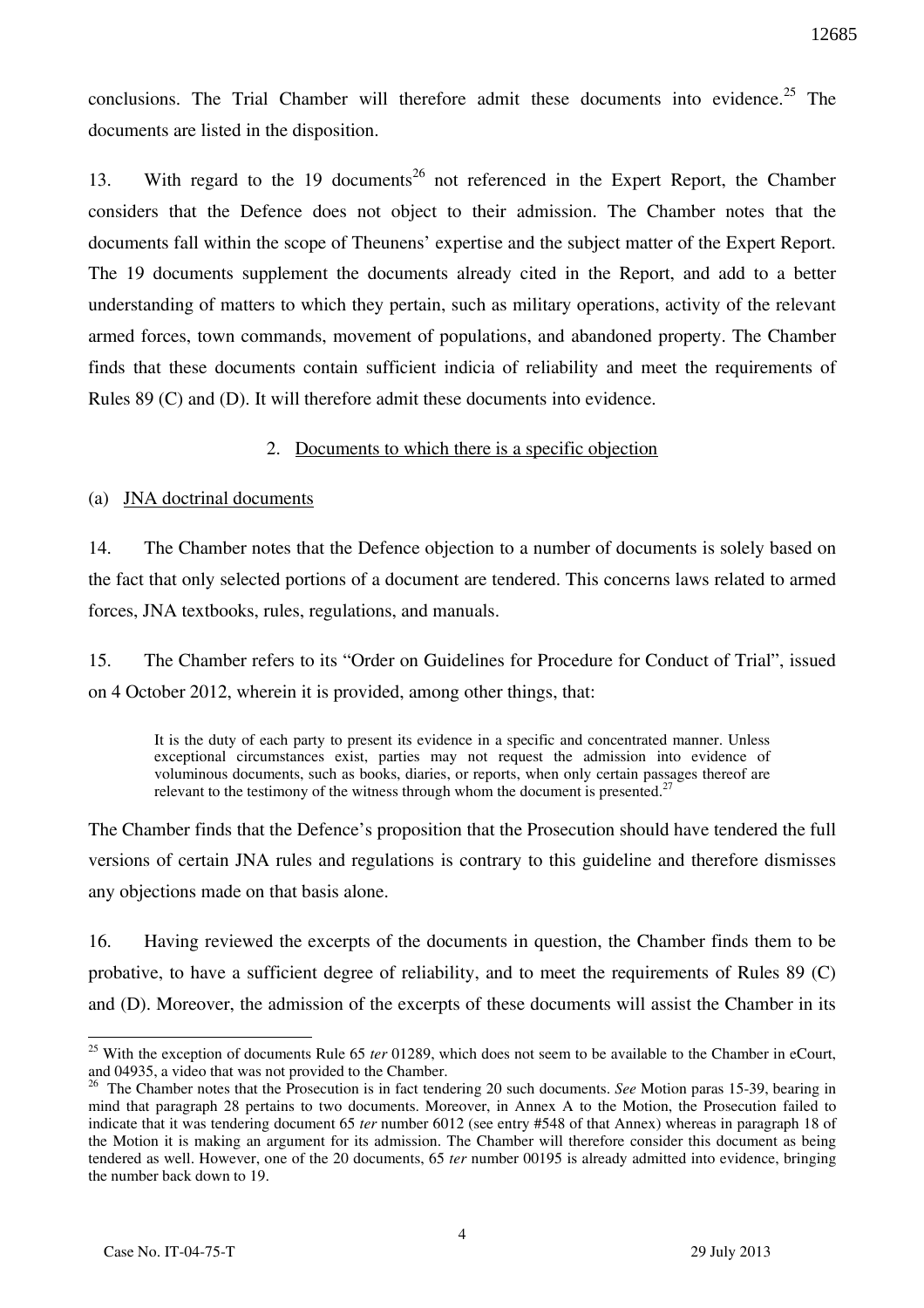analysis of Theunens' evidence. These excerpts will therefore be admitted into evidence.<sup>28</sup> Considering that in Annex A to the Motion the Prosecution has indicated which excerpts of some of these documents it seeks to have admitted,<sup>29</sup> but that it has not uploaded those excerpts on eCourt, the Chamber will order the Prosecution to do so as set out in the disposition.

 17. The Defence objects to the military lexicon (Rule 65 *ter* number 00011), which contains definitions of military terms. The Defence argues that only specific definitions relied on by Theunens should be admitted, but does not specify which definitions, or pages of the lexicon, tendered by the Prosecution should not be admitted. The Chamber therefore dismisses the objection. The Chamber is further satisfied that the document meets all of the relevant criteria for its admission into evidence. The Chamber will order the Prosecution to upload to eCourt only certain pages of the lexicon, as set out in more detail in the disposition.

#### (b) Newspaper articles

18. The Defence further objects to a number of newspaper articles and an excerpt from a book by Vojislav Šešelj tendered by the Prosecution.<sup>30</sup> The basis for the objection is that the documents are not dated, that the author is unknown, they are not reliable, they violate the best evidence rule, and they are testimonial in nature.<sup>31</sup> In the Reply, the Prosecution submits that Theunens explained the methodology he applied in the selection of documents he relied upon in the Expert Report, in particular in relation to the *"Velika Srbija"* magazine prepared by the Serbian Radical Party.<sup>32</sup> The Prosecution further made specific submissions on some of the articles concerned.<sup>33</sup> The Chamber is not satisfied that the documents in question are sufficiently reliable as to meet the threshold for admissibility into evidence set out in Rules 89 (C) and 89 (D). The documents will not assist the Chamber in its analysis of the Expert Report. The Chamber will therefore deny the admission of these documents.

 $^{27}$  Order on Guidelines for Procedure for Conduct of Trial, 4 October 2012, Annex, para. 6.

<sup>28</sup> Documents concerned bear the following Rule 65 *ter* numbers: 00016, 00017, 00018, 00019, 00021, 00023, 00028, 00036, and 00085.

Annex A to the Motion, para.  $3.$ 

<sup>&</sup>lt;sup>30</sup> Documents concerned bear the following Rule 65 *ter* numbers: 00144, 00957, 01451, 01652, 02105, 02218, 02248, 02250, 02299, and 02909. Document Rule 65 *ter* number 02039 will be dealt with elsewhere in this decision.

<sup>&</sup>lt;sup>31</sup> See the entries for these articles in Annex A to the Response.

<sup>&</sup>lt;sup>32</sup> Reply, para. 4.

 $33$  Reply, para. 5.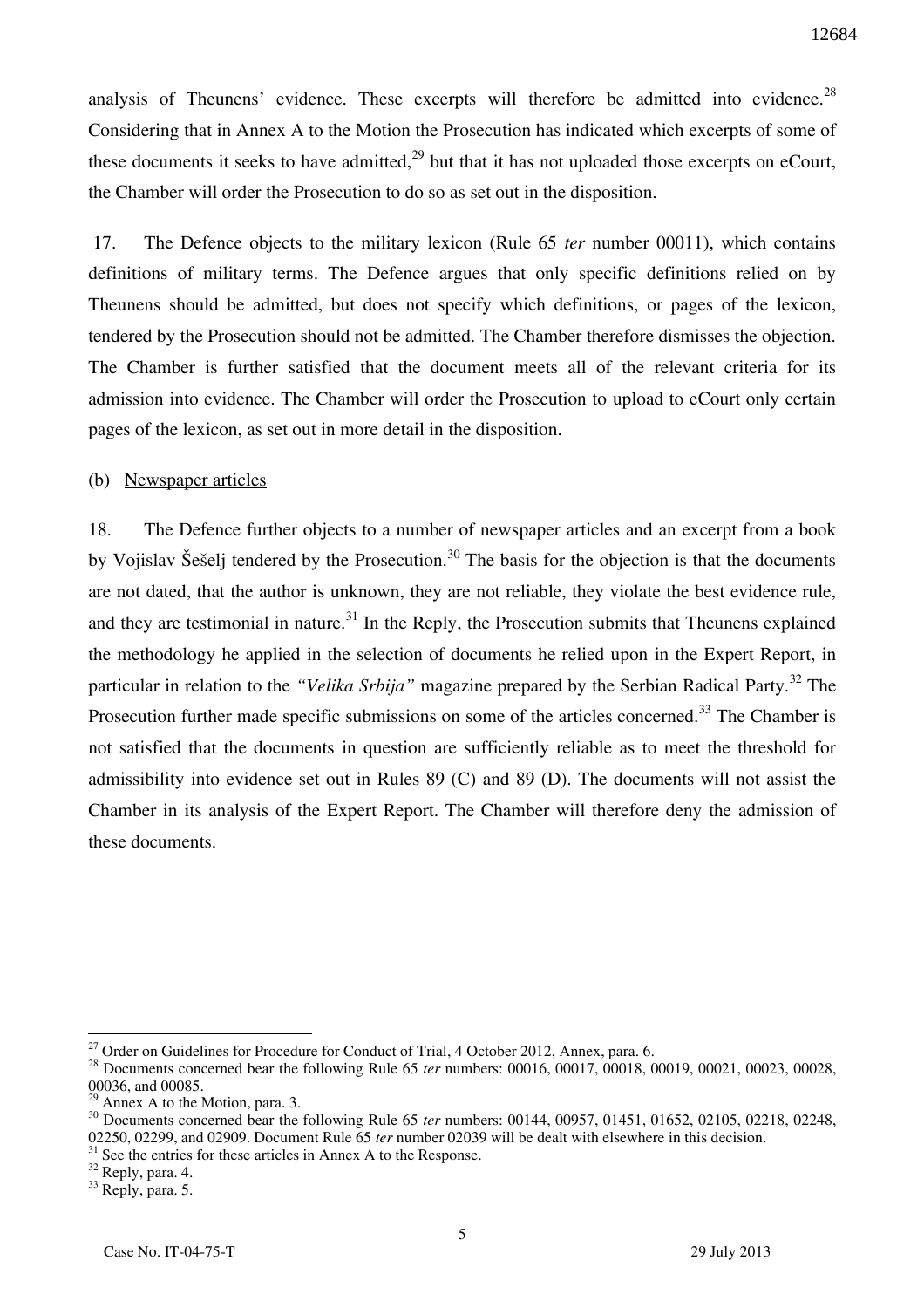(c) Documents allegedly outside the scope of the Indictment

19. The Prosecution has tendered a number of documents to which the Defence objects on the basis that they are irrelevant or outside the temporal scope of the Indictment.<sup>34</sup>

20. The fact that a document was created at a date outside of the scope of the Indictment period or retrospectively describes past events does not automatically render it inadmissible. Also, retrospective description of events in a document is not necessarily paramount to testimonial evidence and as such it does not circumvent any of the Tribunal's Rules. For example, in the *Stanišić and Župljanin* case, which pertained to crimes committed in Bosnia and Herzegovina from 1 April to 31 December 1992, the Trial Chamber admitted into evidence and relied on a speech given by Radovan Karadžić in 1995, in which he reflected on the events in 1992.<sup>35</sup>

21. The Chamber has reviewed each of the documents and considered the parties' submissions in relation to them. The Chamber finds that the following documents are not relevant on the basis that they are either not relevant to the subject matter of the case, unnecessarily repetitive of evidence already on the record, not of sufficient probative value, or outside the temporal or geographical scope of the Indictment: Rule 65 *ter* numbers 01640, 01962, 02005, 02006, 02007, 02045, 02047, 02052, 02055, 02068, 02071, 02101, 02124. 02127, 02135, 02136, 02160, 02168, 02179, 02181, 02196, 02207, 02848, 02906, 02907, 06220, and 06223. The Chamber will therefore deny admission of these documents.

22. With regard to Rule 65 *ter* document 01651, the Prosecution submits that it establishes the full name of Radojica Božović, one of the leaders of the Red Berets.<sup>36</sup> The Chamber notes that there is a discrepancy between the original and the translation in this regard: only the translation contains the said name. The Chamber will therefore not admit this document into evidence.

23. The Chamber finds that Rule 65 *ter* documents: 02042, 02060, 02072, 02079, 02095, 02128, 02131, 02195, 02247, 02286,  $37$  02882, 05497, and 06219 contain sufficient indicia of reliability and meet the requirements of Rules 89 (C) and (D). It will therefore admit these documents into evidence.

<sup>34</sup> Documents concerned bear the following Rule 65 *ter* numbers: 01640, 01651, 01962, 02005, 02006, 02007, 02042, 02045, 02047, 02052, 02055, 02060, 02068, 02071, 02072, 02079, 02095, 02101, 02110, 02124, 02127, 02128, 02131, 02135, 02136, 02160, 02168, 02179, 02181, 02195, 02196, 02207, 02247, 02286, 02848, 02882, 02906, 02907, 05497, 06219, 06620, and 06223.

<sup>&</sup>lt;sup>35</sup> *Prosecutor v. Stanišić and Župljanin*, Case No. IT-08-91-PT, Second Amended Consolidated Indictment, 29 November 2009, para. 8; *Prosecutor v. Stani{i} and @upljanin*, Case No. IT-08-91-T, Judgement, 27 March 2013, Vol. 1, para. 6, Vol. 2, para. 243.

 $36$  Reply, para. 17.

<sup>&</sup>lt;sup>37</sup> The document seems to be, in fact, dated 1992 and not 1997, as indicated in eCourt. *See also* Reply, para. 21.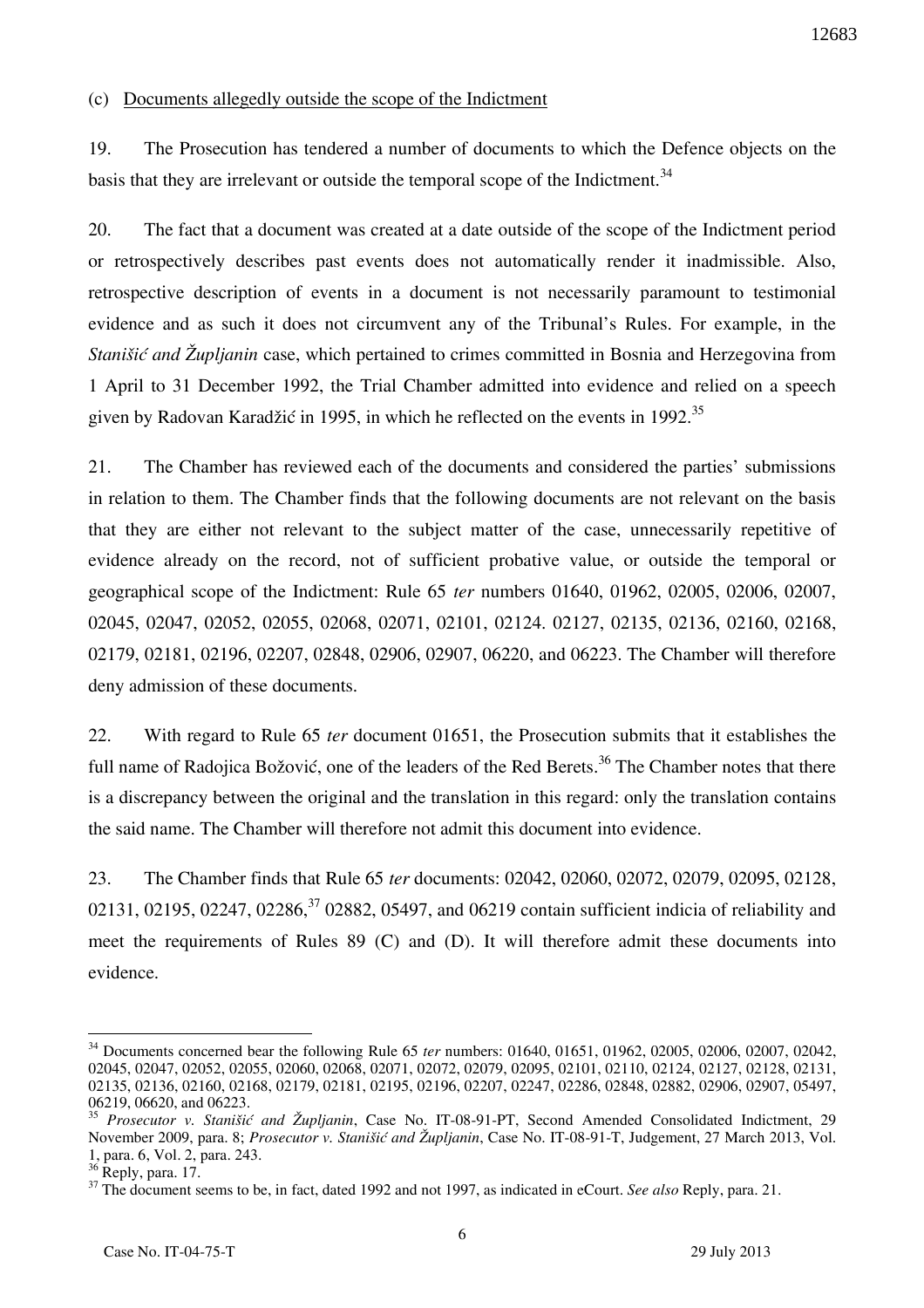### (d) Documents of "testimonial character"

24. The Defence objects to the admission of Rule 65 *ter* documents 00836, 01730, 01940, 02039, 02082, and 02122 on the basis that they are testimonial in character.<sup>38</sup> The Chamber has already made a ruling on this type of objection above. The Chamber will discuss whether each of the documents meets the admissibility requirements.

25. Rule 65 *ter* document 00836 is a "Statement of Reasons" concerning killings of civilians in Škabrnja, given by Goran Opačić at the Benkovac police station on 25 December 1991. It is unclear from the document who the author is; the document does not contain a header indicating the institution by which it was written; the document is not signed; and there is nothing showing how the information in it was recorded. The Chamber finds that the Prosecution has not satisfied the requirements for admissibility in relation to this document and will therefore deny its admission.

26. Rule 65 *ter* document 01730 is a report dated 3 August 1993 on the wartime activity of the 13<sup>th</sup> Infantry Brigade of the Army of the Republic of Srpska Krajina from June 1991 to June 1993 in Slunj municipality. The Chamber finds the report to be of sufficient probative value and that it will assist it in its assessment of the Expert Report. The document will therefore be admitted into evidence.

27. Rule 65 *ter* document 01940 is a purported transcription of an interview given by Vojislav Sešelj to a television station. According to the Prosecution, it is an excerpt from a book by Sešelj. The Chamber notes that the date of the interview and the name of the station are missing in the document. The excerpt is 59 pages long in its English version. In the Expert Report, it is only relied on once, as a second reference in a footnote concerning Arkan and Šešelj's relationship.<sup>39</sup> The other reference in the footnote is tendered document 02039, which is a transcript of a radio interview given by Seseli to *Radio B92*. The quotation referred to in the Expert Report comes from this interview, which is 27 pages in English.<sup>40</sup> As a result, the Chamber finds that document  $01940$ would not assist it in the understanding of the Expert Report and will therefore deny its admission. As to document 02039, due to the fact that Theunens relied on this document to a very limited extent, the Chamber finds that it would be in the interests of judicial economy to only admit into evidence the cover page, the last page (which includes the date of the interview), and the page of this document on which the expert relied. The Prosecution will therefore be ordered to replace this document with an excerpted version, after which it will be admitted into evidence.

 $38$  See entries for these documents in Annex A to the Response.

 $39$  P1753, p. 520.

<sup>40</sup> Document Rule 65 *ter* 02039, p. 12.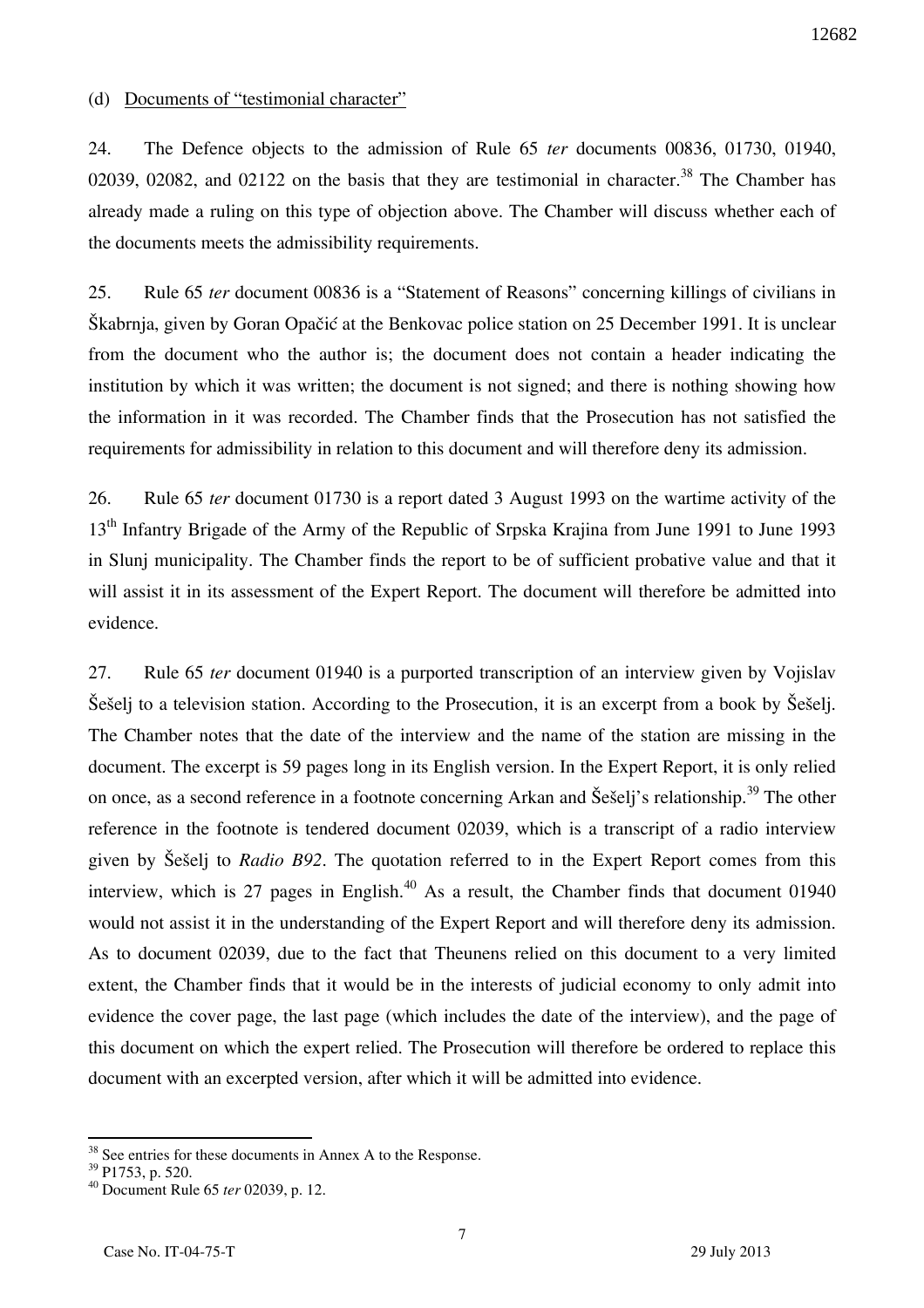28. Rule 65 *ter* document 02082 is a newspaper interview of 28 September 1994 with the "Chetnik Duke" Branislav Vakić. The Chamber notes that the original of the article is missing. What is tendered appears to be a translation in English of the missing original, done by an unknown translator. Moreover, the author of the article in unknown. The Chamber is not satisfied that the admission requirements in respect of this document have been met and will deny its admission.

29. Rule 65 *ter* document 02110 is a wartime record of the Plaški brigade written in 1995. The Defence submits that the document is testimonial in nature and unsourced.<sup>41</sup> According to the Prosecution, it shows the creation of local Serb TO units in Croatia and their transformation into police units following the adoption of the Vance Plan.<sup>42</sup> The Chamber finds the document relevant, reliable, and to have probative value. The Chamber will therefore admit it into evidence.

30. Rule 65 *ter* document 02122 was authored by Theunens while he worked for UNPROFOR in 1995.<sup>43</sup> Considering the allegation that the joint criminal enterprise ("JCE") of which the Accused was allegedly part lasted until 31 December 1995,<sup>44</sup> the Chamber finds the document to be relevant because it pertains to the alleged relationship between some of the alleged JCE members and between Serbia and Serbs in Bosnia and Herzegovina and Croatia. The Trial Chamber finds that sufficient indicia of reliability have been demonstrated and the requirements of Rules 89 (C) and (D) have been met. It will therefore admit this document into evidence.

#### (e) Other documents

31. The Defence submits that the personnel record of Veselin Slijivančanin (Rule 65 *ter* number 00002) is irrelevant.<sup>45</sup> The Prosecution submits that the document shows the ranks and promotions of a JNA officer involved in the alleged crimes at Ovčara on 20 November 1991.<sup>46</sup> The Chamber considers the document to be relevant because it tends to show the history of the engagement, including the promotions, of one of the figures who allegedly featured prominently in the crimes alleged in the Indictment. The Trial Chamber finds that sufficient indicia of reliability have been demonstrated and the requirements of Rules 89 (C) and (D) have been met. It will therefore admit this document into evidence.

32. As to document 65 *ter* 00489, the Chamber notes that it does not miss an attachment as objected by the Defence, but that the Prosecution is correct to point out that the allegedly missing

 $41$  Annex A to the Response, p. 17.

 $42$  Reply, para. 20.

<sup>43</sup> Document Rule 65 *ter* 02122, p. 1.

<sup>&</sup>lt;sup>44</sup> Indictment, para. 6.

<sup>45</sup> Annex A to the Response, p. 1.

 $46$  Reply, para. 11.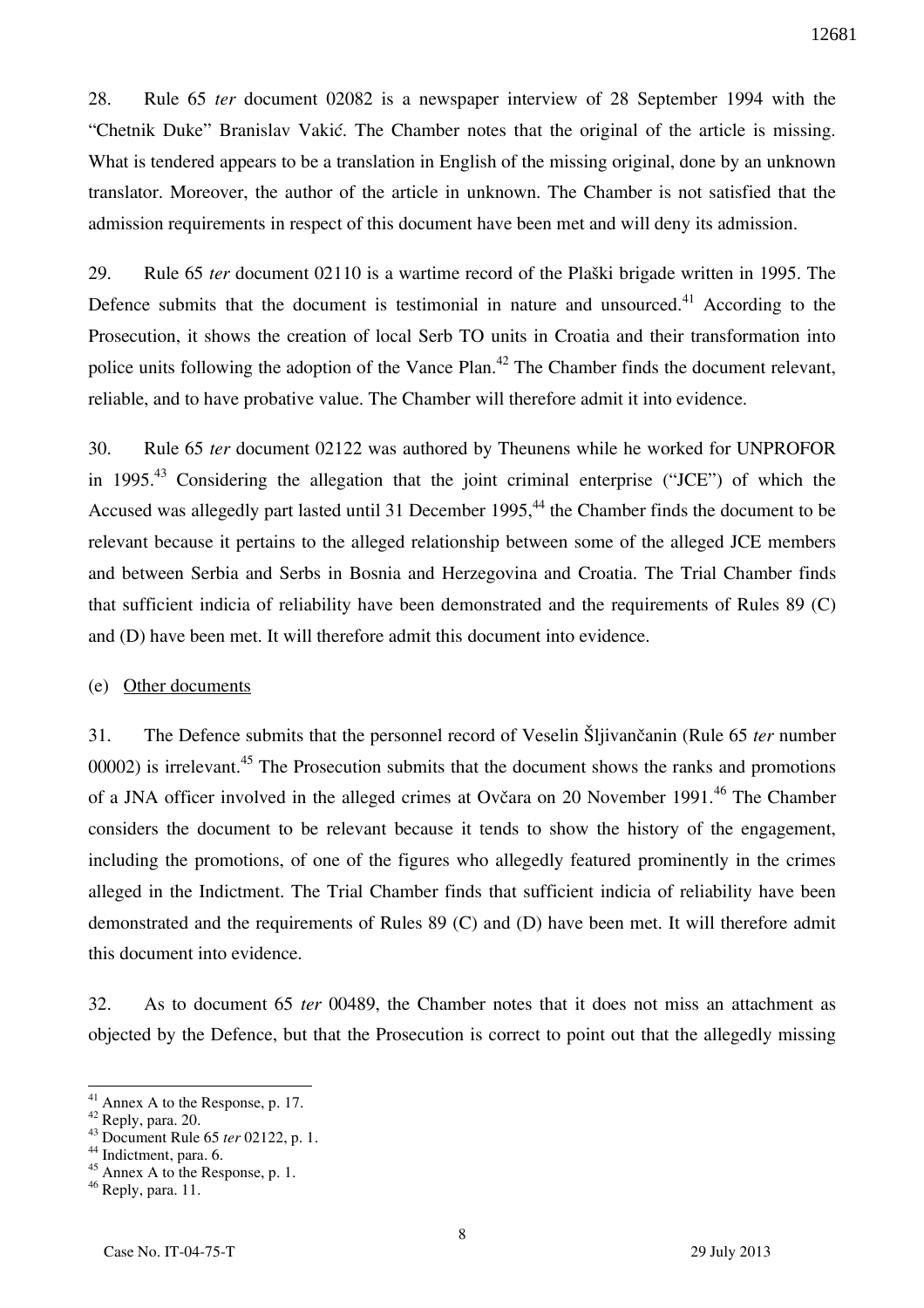attachment referred to in 65 *ter* 00489 is already admitted as exhibit D10.<sup>47</sup> The document is signed, stamped, and relevant. The Trial Chamber finds that sufficient indicia of reliability have been demonstrated and that the requirements of Rules 89 (C) and (D) have been met. It will therefore admit this document into evidence.

33. Rule 65 *ter* document 01296 is a reference paper issued by the UN Department of Public Information for the period of 25 September 1991 to 30 October 1992. The Chamber finds that the document is relevant, has probative value, and is admissible.

 34. The Defence objects to the admission of Rule 65 *ter* document 01371, a report from the security organ of the  $1<sup>st</sup>$  Military District dated 18 November 1992, on the basis that it contains hearsay information. It is well established that hearsay evidence is admissible at the Tribunal. The document is relevant and has sufficiently probative value. The Chamber will admit it into evidence.

35. The Chamber finds that portions of Veljko Kadijević's book, Rule 65 *ter* document 01404, are admissible into evidence. The Prosecution is to upload to eCourt the excerpts relied upon by Theunens and the corresponding B/C/S translations, as indicated in the Reply and set out in the disposition.<sup>48</sup>

36. According to the Prosecution, Rule 65 *ter* document 01941 is a Yugoslav Army intelligence report. The Chamber notes that the document is not dated, authored, sourced, or addressed to anyone. The Chamber finds that the Prosecution has not demonstrated sufficient indicia of reliability with regard to this document and will deny its admission.

37. Rule 65 *ter* document 02057 is a lengthy 1994 UN Report on armed forces in the former Yugoslavia. The Defence objects on the basis that the report relied on unidentified information, cannot be tested, and makes factual determinations prejudicial to the Defence.<sup>49</sup> The Prosecution replies that it only seeks to tender the cover page and page 178 of the English version.<sup>50</sup> The Chamber notes that this is the only page that Theunens relied on in his Report.<sup>51</sup> The Chamber finds that this is an appropriate use of an excerpt from a large document. The Chamber is satisfied that sufficient indicia of reliability have been demonstrated and that the requirements of Rules 89 (C) and (D) have been met. It will therefore admit this document into evidence, subject to the Prosecution uploading the excerpted version of the document to eCourt.

 $47$  Annex A to the Response, p. 4; Reply, para. 12.

<sup>&</sup>lt;sup>48</sup> Reply, para. 15.

 $^{49}$  Annex A to the Response, p. 12.

 $50$  Reply, para. 19.

<sup>51</sup> P1753, p. 535.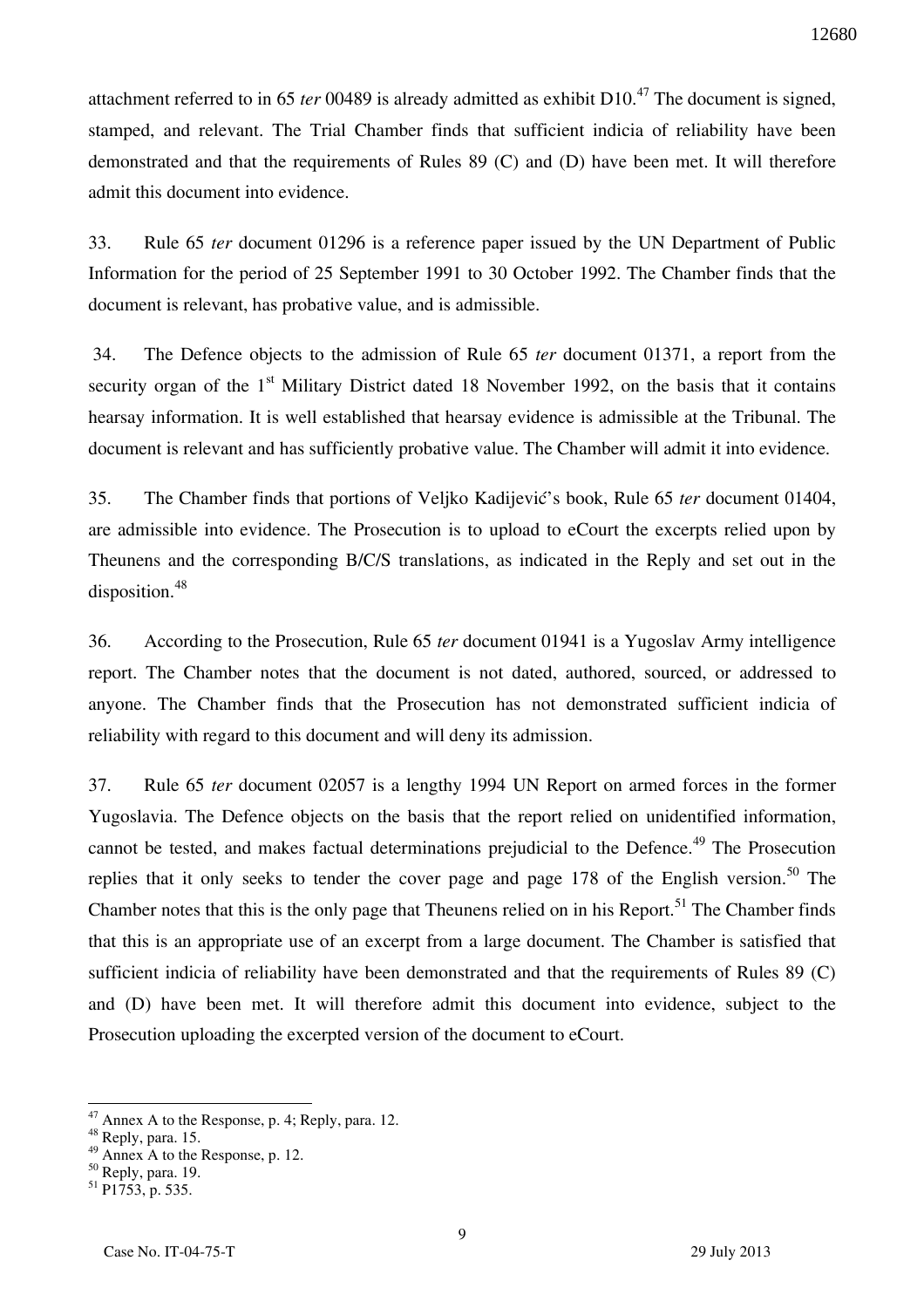38. Rule 65 *ter* documents 02549 and 02559 are indictments issued by the Serbian authorities that the Prosecution is tendering solely for the purpose of showing "when the perpetrators of the Ovčara killings were indicted".<sup>52</sup> The Chamber finds the two documents admissible for this limited purpose and will therefore admit them into evidence.

39. Rule 65 *ter* document 02584 gives a chronology of the events in the former Yugoslavia from 1990 to 1995 and was prepared by the Dutch Institute for War, Holocaust, and Genocide Studies. The sources are indicated at the beginning of the document. The Chamber finds that sufficient indicia of reliability have been demonstrated and the requirements of Rules 89 (C) and (D) have been met in relation to this document. It further finds that the document will assist the Chamber in its analysis of the Expert Report. It will therefore admit this document into evidence.

 $52$  Reply, para. 22.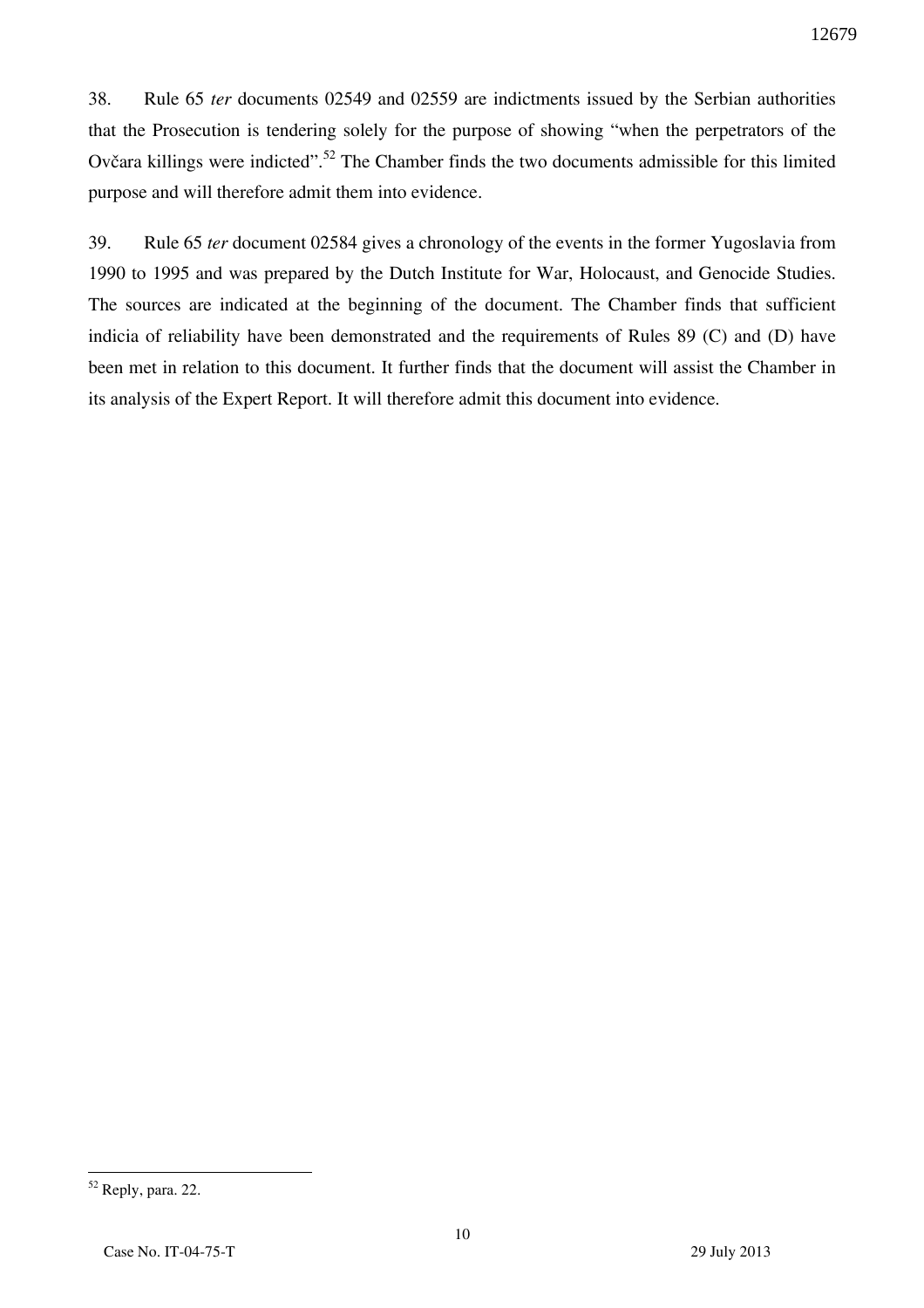#### **D. Disposition**

40. Accordingly, the Trial Chamber, pursuant to Rules 54, 89, 126 *bis* of the Rules and paragraphs 5 and 7 of the Practice Direction on the Length of Briefs and Motions (IT/184/Rev. 2), issued 16 September 2005, hereby

(a) **GRANTS** the Prosecution leave to exceed the word limit in the Motion;

(b) **GRANTS** the Prosecution leave to file the Reply;

(c) **ORDERS** that the documents cited in the Expert Report with the following Rule 65 *ter*  numbers shall be admitted into evidence:

(i) Documents to which there was no objection: 00008, 00009, 00015, 00025, 00026, 00034, 00035, 00043, 00058, 00068, 00099, 00113, 00151, 00202, 00210, 00211, 00212, 00221, 00225, 00252, 00273, 00296, 00306, 00308, 00340, 00350, 00352, 00361, 00366, 00367, 00368, 00375, 00376, 00383, 00396, 00402, 00406, 00410, 00412, 00415, 00416, 00423, 00428, 00442, 00453, 00461, 00471, 00475, 00477, 00491, 00499, 00522, 00524, 00526, 00527, 00534, 00544, 00546, 00551, 00555, 00560, 00567, 00571, 00572, 00573, 00574, 00575, 00578, 00579, 00584, 00587, 00588, 00591, 00596, 00612, 00618, 00619, 00630, 00642, 00651, 00663, 00665, 00669, 00671, 00672, 00675, 00679, 00683, 00689, 00690, 00691, 00692, 00698, 00700, 00701, 00702, 00703, 00709, 00711, 00724, 00729, 00732 (under seal), 00736, 00742, 00757, 00758, 00764, 00771, 00773, 00774, 00778, 00780, 00782, 00785, 00801, 00803, 00808, 00810, 00828, 00848, 00853, 00886, 00913, 00917, 00919, 00928, 00930, 00931, 00955, 00956, 00971, 00974, 00976, 00979, 00993, 00994, 00997, 01031, 01038, 01040, 01063, 01069, 01078, 01081, 01093, 01107, 01111, 01125, 01132, 01162, 01169, 01189, 01193, 01203, 01226, 01255, 01297, 01333, 01356, 01373, 01375, 01376, 01378, 01425, 01452, 01473, 01492, 01511, 01587, 01637, 01641, 01662, 01733, 01738, 01761, 01808, 01844, 01865, 01873, 01885, 01900, 01918, 01926, 01931, 01935, 01949, 01954, 01955, 01956, 01979, 01991, 02031, 02049, 02108, 02163, 02173, 02605, 02908, 02913, 04867, 04931, 05048 (under seal), 05049 (under seal), 06204, 06205, 06206, 06207, 06208, 06209, 06210, 06212, 06213, 06214, 06215, 06216, 06217, 06218, 06221, 06222, 00566, 01179, and 04801; and documents not referenced in the Expert Report: 00355, 00446, 00688, 00741, 01422, 01441, 06007, 06037, 06012, 06039, 06044, 06054, 06057, 06060, 06068, 06082, 06114, 06137, and 06161;

(ii) Documents to which the Defence objected: (a) 00011, 00016, 00017, 00018, 00019, 00021, 00023, 00028, 00036, 00085; (b) 02042, 02060, 02072, 02079, 02095, 02128, 02131, 02195

11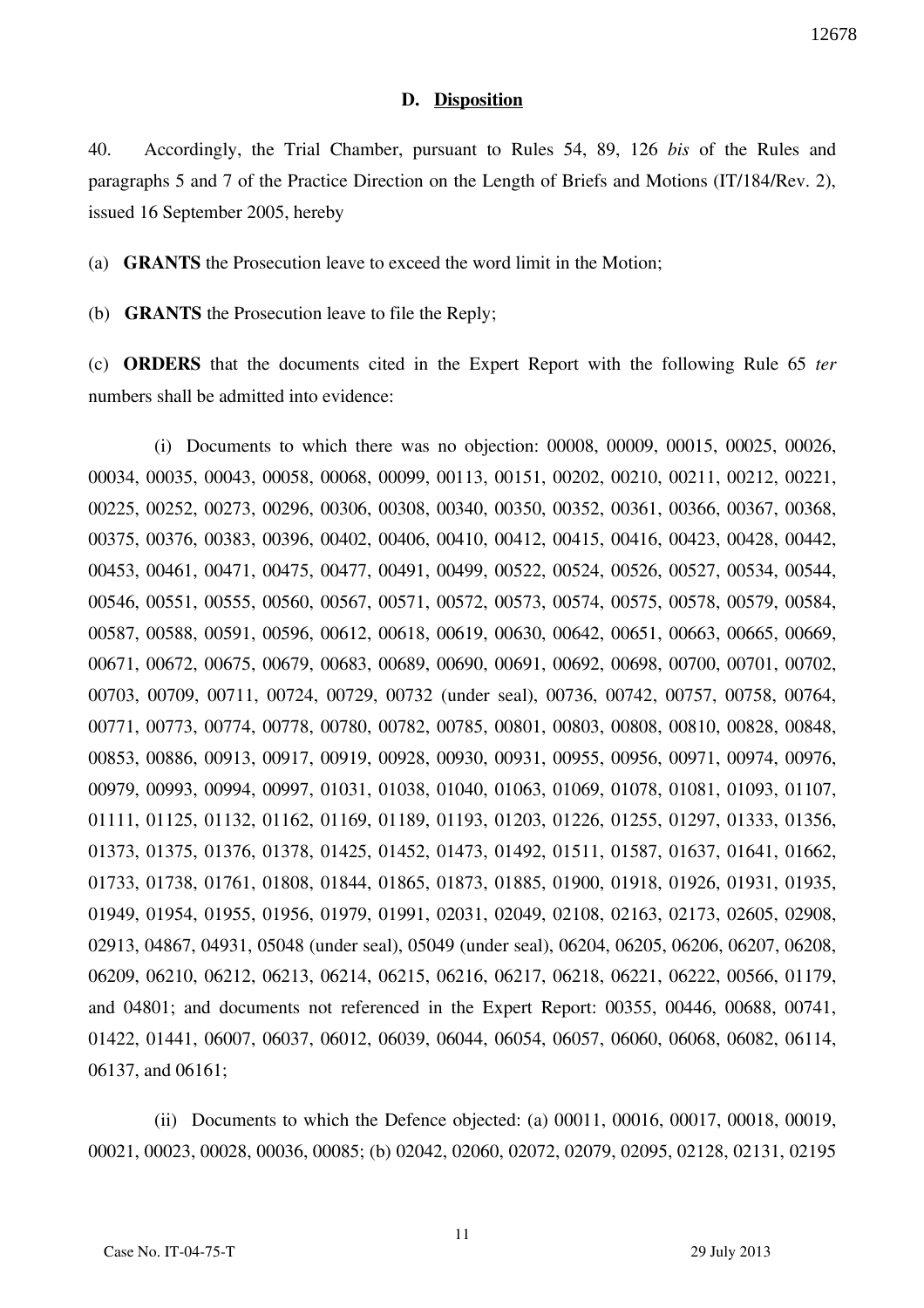(under seal), 02247, 02286, 02882, 05497 (under seal), 06219; (c) 01730, 02039, 02122; (d) 00002, 00489, 01296 (under seal), 01371, 01404, 02057 (under seal), 02110, 02549, 02559, and 02584;

(d) **DENIES** the admission into evidence of documents with the following Rule 65 *ter* numbers:

(i) Documents to which there was no objection: 01289 and 04935;

(ii) Documents to which the Defence objected: (a) 00144, 00957, 01451, 01652, 02105, 02218, 02248, 02250, 02299, 02909; (b) 01640, 01651, 01962, 02005, 02006, 02007, 02045, 02047, 02052, 02055, 02068, 02071, 02101, 02124. 02127, 02135, 02136, 02160, 02168, 02179, 02181, 02196, 02207, 02848, 02906, 02907, 06220, 06223; (c) 00836, 01940, 02082, and 01941;

(e) **ORDERS** the Prosecution, by no later than 5 August 2013, to upload to eCourt a corresponding, excerpted, B/C/S version of Rule 65 *ter* document 00596 considering that currently the B/C/S version is 200 pages and the English version is only 19 pages;

(f) **ORDERS** the Prosecution, by no later than 5 August 2013, to upload to eCourt a corresponding, excerpted, B/C/S version of Rule 65 *ter* document 06218 considering that currently the B/C/S version is 33 pages and the English version is only 7 pages;

(g) **ORDERS** the Prosecution, by no later than 5 August 2013, to upload to eCourt the tendered excerpts, as specified in paragraph 3 of Annex A to the Motion, of the following Rule 65 *ter*  documents: 00011, 00015, 00016, 00017, 00018, 00019, 00021, 00023, 00028, 00036, 00085, and 02108;

(h) **ORDERS** the Prosecution, by no later than 5 August 2013, to (i) upload to eCourt the cover page, the last page, and page 520 of the English version of Rule 65 *ter* document 65 *ter* 02039 on which Theunens relied in his Expert Report and (ii) upload the B/C/S version of the document also containing only those three pages;

(i) **ORDERS** the Prosecution, by no later than 5 August 2013, to (i) upload to eCourt the pages of Rule 65 *ter* document 01404 as specified in paragraph 15 of the Reply (footnote 21) and the corresponding B/C/S pages of the book in the B/C/S version in eCourt and (ii) include the cover page of the book in both versions in eCourt;

(j) **ORDERS** the Prosecution, by no later than 5 August 2013, to (i) upload to eCourt the cover page and page 178 of the English version of Rule 65 *ter* document 02057 and (ii) include the B/C/S translation of both pages in the B/C/S version of the document;